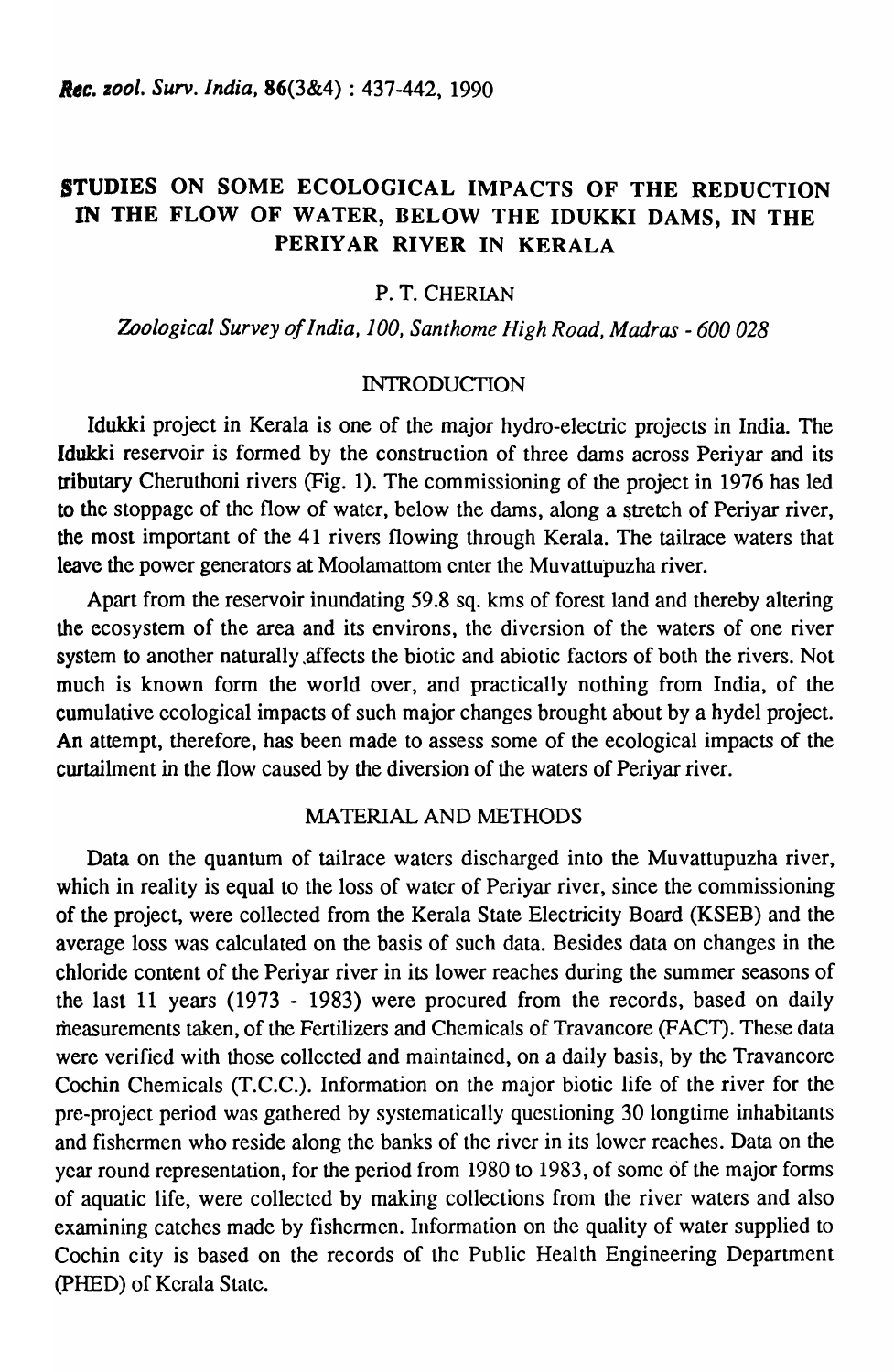

Fig. 1. Area showing Periyar and Cheruthoni the three dams and the touckst reservoir.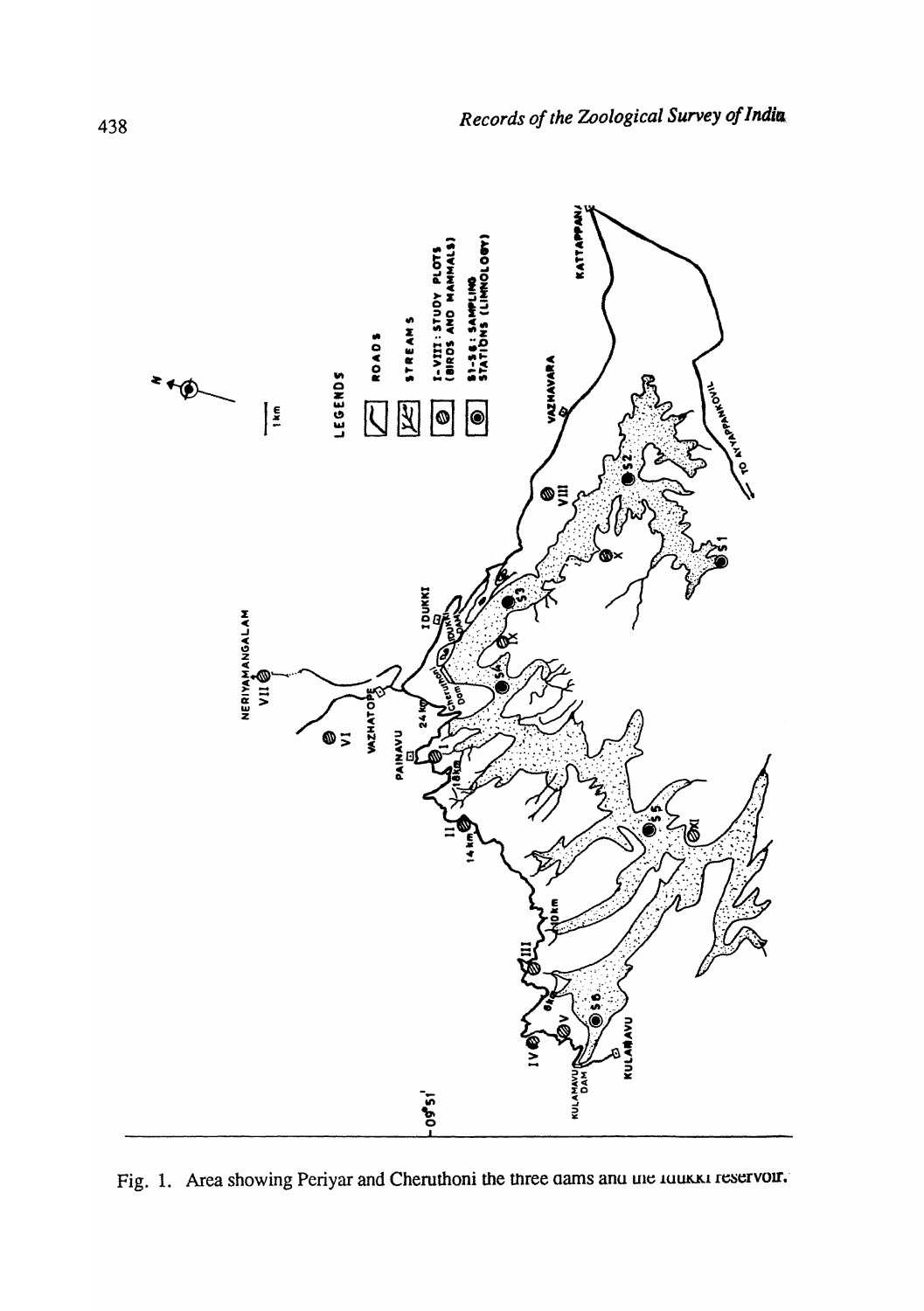#### RESULTS AND DISCUSSIONS

### A. *Reduction in the flow and its impact on the chloride content of Periyar river*

KSEB reports that since the commissioning of the project in 1976, 200 M. cft of water, on an average, is entering the Muvattupuzha river as tailrace and hence the flow of water in a day in the Periyar river, below the Idukki dams, on an average is reduced by 200 M. eft. This average loss may not correctly represent the loss of flow in summer months as part of it would have flowed away, but for the reservoir, through floods in the rainy seasons. But the nature of the flow in this river in its upper reaches during the summer seasons even today indicates that the flow in the past would have been excellent. Since the coming up of the project the water that enters the river, below the dams, is only a negligible quantity resulting from very little seepage and what is generally called the 'sweat' of the dams. The canals and rivulets which empty their waters into Periyar, below the dams, carry only a small quantity of water during the summer months which renders the river bed dry, but for some puddles, for six months in a year, along a stretch of more than twenty kms. This obviously lowers the water table along this stretch of the river and its banks, resulting in the depletion of the flora of this area and the gradual migration and practical disappearance of much of the wild life which reportedly flourished in the area before the initiation of the project. The influx of people from the plains into this area and the resultant deforestation and habitation has only worsened the situation. The drying up of the river bed in summer also results in the disappearance of all the aquatic life from this stretch. Coconut and other plantations have corne up in some stretches of the former river bed.

Earlier, a good flow used to be mainained by the river thereby helping in flushing down the brackish water received from Vembanad lake in summer. But since the commissioning of the project in 1976 the chloride content of the river from its mouth upto Malayattoor (a stretch of over 20 kms) or a little beyond has been steadily going up in the summer months.

The perusal of the data for the period from 1973 to 1975 (Table - I) indicates that the maximum chloride content of the river during summer at Alwaye (the point from which water is drawn into the FACT for industrial purposes) before the commissioning of the 'project was only 32 ppm (observed in April 1974) while it reached 3500 ppm on a day in February, 1983. According to the data collected by the T.C.C. it was 5000 ppm on a day in February, 1983. The extreme drought conditions that prevailed in Kerala in 1983 may partIy account for this sudden increase in the chloride content in 1983 but even in April 1982 on a day it was as high as 400 ppm with an average of 370 ppm for the whole month. The comparison of the data for the April months of 1975 and 1976 (i.e. a year before and the one in which the project was commissioned) reveals that in 1975 the maximum was 15 ppm while in 1976 it was 205 ppm. The chloride content of the river for the summer seasons of the postproject period was the lowest in 1978 showing only some marginal increases when compared with the data of the preproject period, but in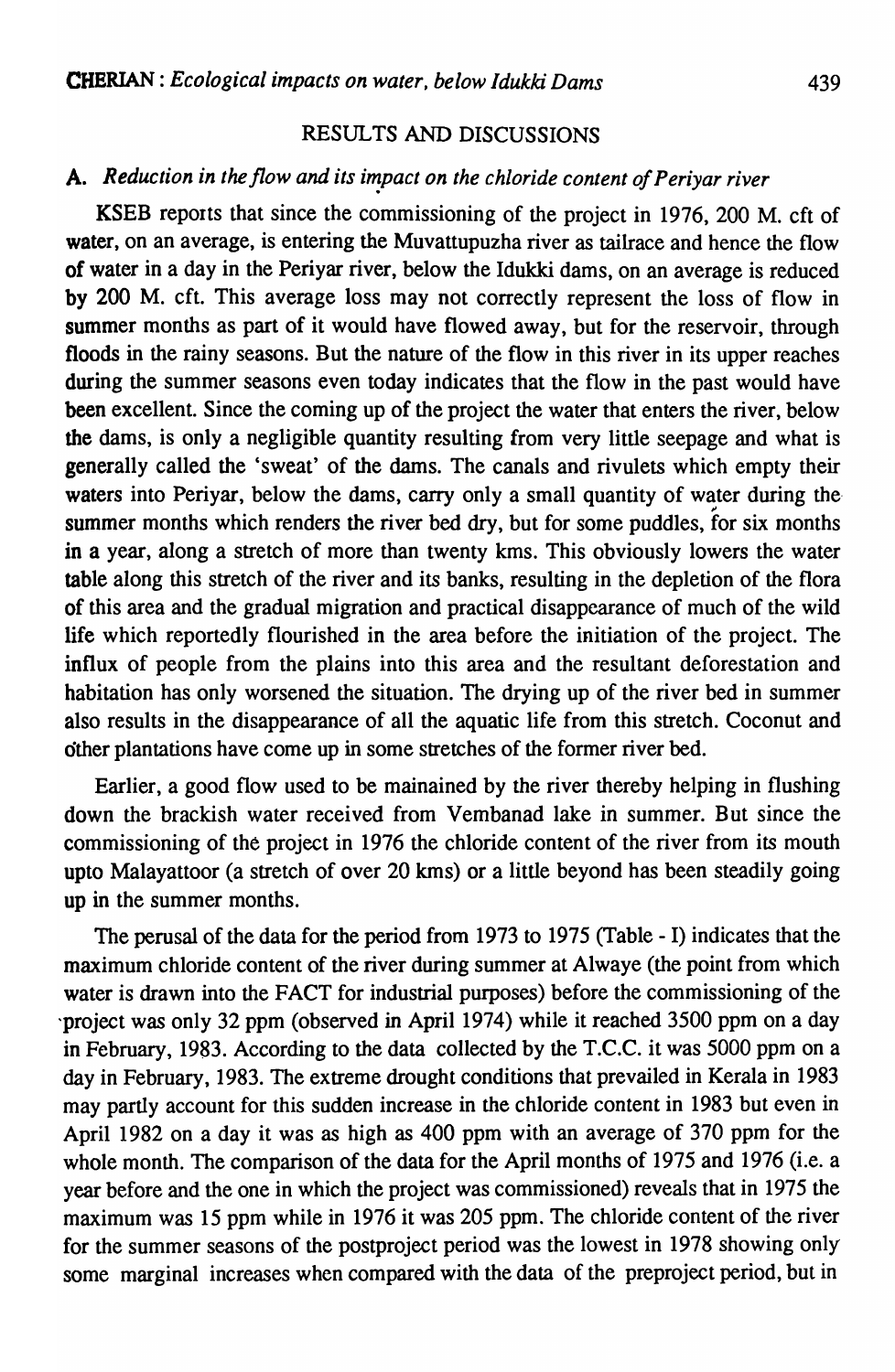#### TABLE-I

Table showing the Chloride content (in ppm) of the Periyar river at Ahvaye during the summer months for the period from 1973-1983.\*

|      | January            |                     |                    | February |                  |                    | March |                          |                    | April |              |                     | May                |                |                        |
|------|--------------------|---------------------|--------------------|----------|------------------|--------------------|-------|--------------------------|--------------------|-------|--------------|---------------------|--------------------|----------------|------------------------|
|      | Maxm               | Mnm                 | Monthly<br>Average | Maxm     | Mnm              | Monthly<br>Average | Maxm  | Mnm                      | Monthly<br>Average | Maxm  | Mnn          | Monthly<br>Aver age | Maxm               |                | Monthly<br>Mnn Average |
| 1973 | 9                  | 4.5                 | 7.3                | 11       | 5                | 4.7                | 16    | $\overline{\mathcal{L}}$ | 10.7               | 25    | $\mathbf{3}$ | 13.4                | 15                 | 5              | 9.9                    |
| 1974 | 13                 | 8.5                 | 10.5               | 13       | 9.5              | 11.3               | 15    | 10.5                     | 12.2               | 32    | 13           | 20.1                | 22                 | 18             | 19.5                   |
| 1975 | Data not available |                     |                    | 16       | $\boldsymbol{9}$ | 11.1               | 30    | 10                       | 19.6               | 15    | 12           | 13.6                | 15                 | 8              | 9.6                    |
| 1976 | 15                 | $\boldsymbol{7}$    | 11.3               | 17.5     | 12.5             | 14.2               | 16    | 12.5                     | 14.4               | 205   | 15           | 60                  | 37.5               | 15             | 24.6                   |
| 1977 | 30                 | 25                  | 27.5               | 17       | 11               | 13.5               | 23    | 12                       | 17.5               | 29    | 12           | 20.7                | 25                 | $\overline{7}$ | 14.6                   |
| 1978 | 15                 | 10                  | 12.5               | 16       | 11               | 12.4               | 16    | 12.5                     | 13.4               | 21.5  | 13           | 16.2                | 23                 | 6.5            | 14.4                   |
| 1979 | 12                 | 10                  | 10.7               | 14       | 12               | 13                 | 15    | 12                       | 13.4               | 40    | 13           | 24                  | 24                 | 11             | 15.5                   |
| 1980 | 25                 | 12                  | 15                 | 85       | 12               | 28.5               | 20    | 11                       | 15                 | 32    | 21           | 23.5                | Data not available |                |                        |
| 1981 | 9.5                | $\boldsymbol{\tau}$ | 8                  | 12.5     | 8                | 9.8                | 55    | 18                       | 45.6               | 36    | 32.5         | 33.8                | Data not available |                |                        |
| 1982 | Data not available |                     |                    | 19       | 17               | 18.2               | 38    | 35                       | 274                | 400   | 370          | 385                 | Data not available |                |                        |
| 1983 | 310                | 10                  | 62.4               | 3500     | 360              | 1403               | 1850  | 660                      | 1083.5             | 720   | 460          | 566.7               | 380                | 25             | 72.4                   |

\* The data are based on the measurements taken daily by the Fertilizers and Chemicals Travancore, Alwaye.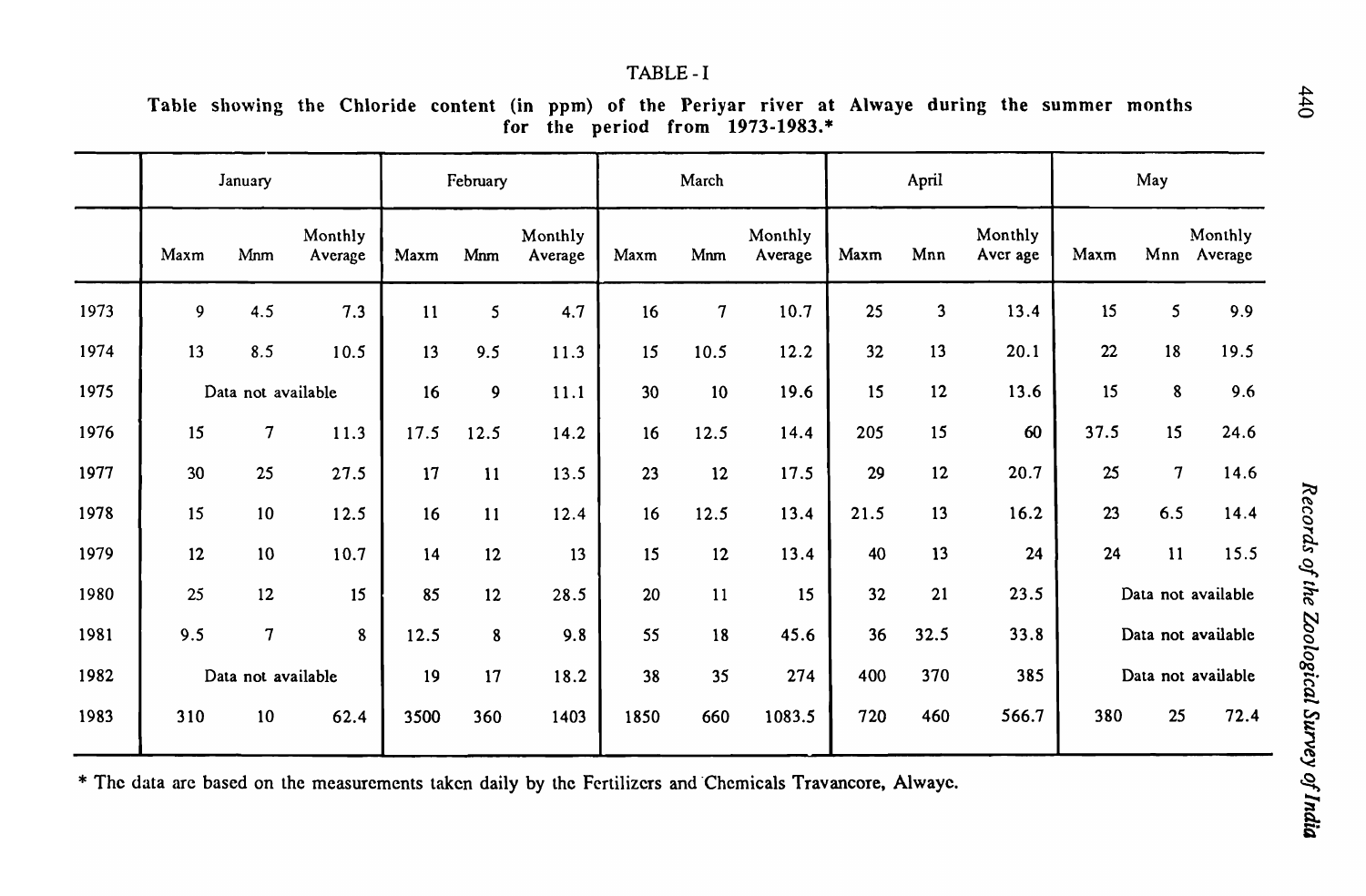1978 Kerala had the highest rainfall (4524.6 mm) of the decade, commencing with the year 1973, and that many account for the reduction in the chloride content during that year.

## B. *Impact of the increase in the chloride content on some aquatic fauna in the lower reaches of Periyar river.*

The entry of brackish water into the lower reaches of Periyar has led to the entry of some brackish water prawns, molluscs and fishes into the river during the summer season. A ray fish was observed during April 1983 at Kalady, about 20 kms upstream from the mouth of the river. Similarly *Liza macroiepis* (Smith), *Hyporhamphus xanthopterus* (Valenciennes), *Catanx sexfasciatus* Quoy & Gaimard and *Gerres filamentosus* Cuvier, all brackish water species of fishes, were available in plenty at the Alwaye stretch of the river  $(10 \text{ km})$  upstream from the estuary) in the summer months of 1982 and 1983. But *Channa striatus* (Bloch), *Nandus marmoratus* (Hamilton) and *Channa orientalis* (Schneider), the common freshwater species of fishes that were reportedly available in the area in fairly good number all the year round before 1976, if the reports of the fishermen who used to fish in this area for years are tobe believed, are not seen here during the summer months in recent years. None of these species were represented in the catches made by fishermen at Alwaye in March-April, 1982-1983 from this stretch of the river. Sepcimens brought to the Alwaye market during the season also did not reveal the presence of these species. Similarly a species of *Perreysia,*  a freshwater bivalve, that used to be available in these waters in good number all the year round before 1976, could not he collected during the summer seasons of the years from 1980 to 1983 though their dead shells were present.

Eloore-V arapuzha stretch of Vembanad lake, i.e. the area where Preiyar river empties its water into the lake, and the lower reaches of the river along a stretch of nearly 2 kms have already turned into nearly barren areas for fishes during the pre-monsoon months. Mortalities were observed in summer during the period from 1980 to 1983 among the fish species of anchovies, cat fishes, pearl spot, glassy pirchlets, barbs, silver biddies, sprats and half beaks. Reduction in the discharge of the river with the result that the effluents from the factories at Alwaye entering the river do not get diluted, as in the preproject period, can be the only possible reason for this high mortality rates among the fish species. Detailed studies conducted by Kurup (1983) on the dead specimens from these waters during the period from 1980 to 1983 revealed that they had died due to toxicity.

## c. *Impact of increase in the chloride content of Periyar on the indUstrial establishments at Alwaye.*

The extraordinary rise in the chloride content of the river in the Alwaye stretch, which is the most important industrial belt of Kerala, has resulted in the total closure